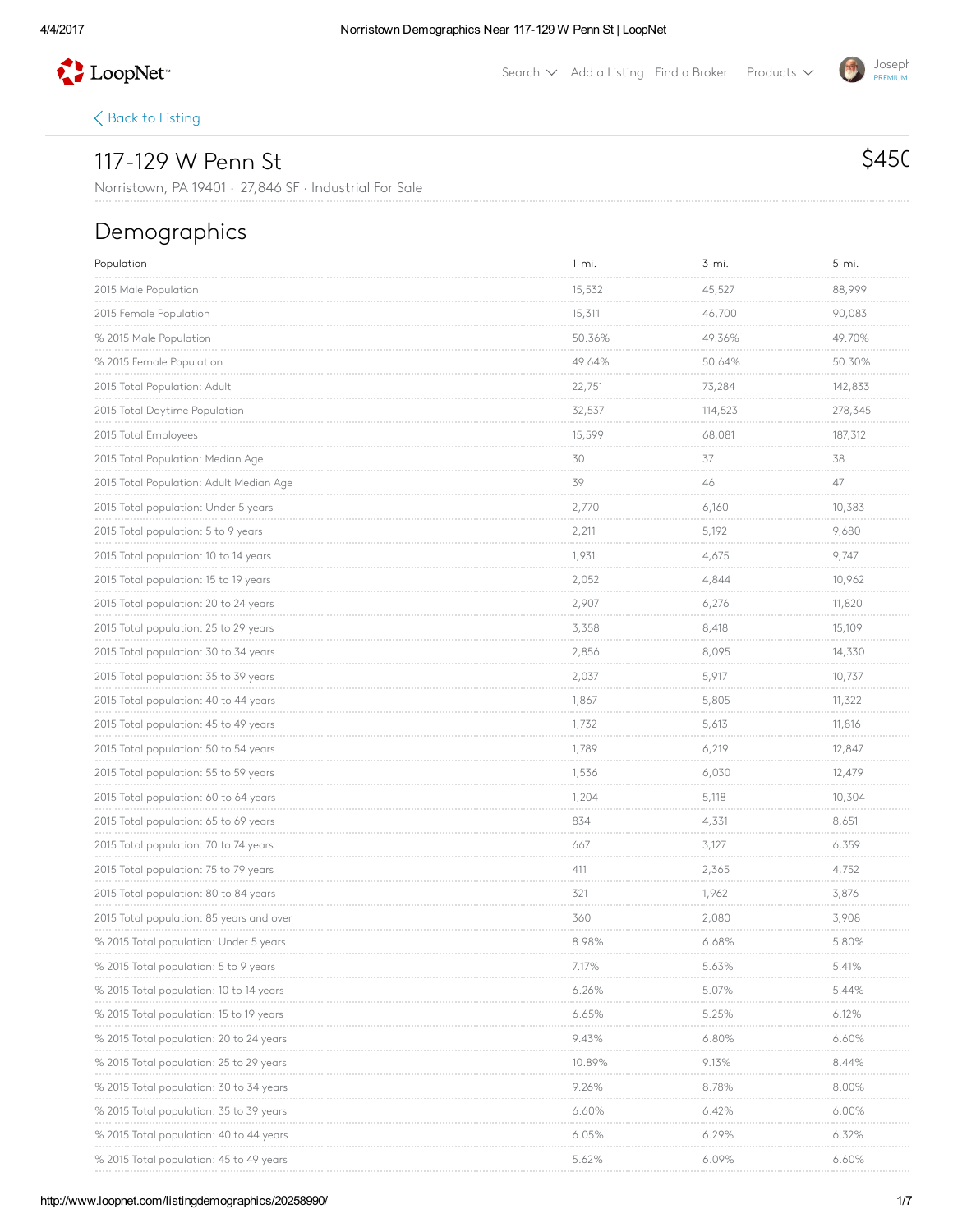### 4/4/2017 Morristown Demographics Near 117-129 W Penn St | LoopNet

| % 2015 Total population: 50 to 54 years                      | 5.80%                             | 6.74%                           | 7.17%                           |
|--------------------------------------------------------------|-----------------------------------|---------------------------------|---------------------------------|
| % 2015 Total population: 55 to 59 years                      | 4.98%                             | 6.54%                           | 6.97%<br>.                      |
| % 2015 Total population: 60 to 64 years                      | 3.90%                             | 5.55%                           | 5.75%                           |
| % 2015 Total population: 65 to 69 years                      | 2.70%<br><b>Contractor</b>        | 4.70%<br>.                      | 4.83%<br><b>CONTRACTOR</b>      |
| % 2015 Total population: 70 to 74 years                      | 2.16%                             | 3.39%                           | 3.55%                           |
| % 2015 Total population: 75 to 79 years                      | 1.33%                             | 2.56%                           | 2.65%                           |
| % 2015 Total population: 80 to 84 years                      | 1.04%<br><b>Contractor</b>        | 2.13%<br>.                      | 2.16%<br><b>Contractor</b>      |
| % 2015 Total population: 85 years and over                   | 1.17%                             | 2.26%                           | 2.18%                           |
| 2015 White alone                                             | 11,824                            | 58,139                          | 130,125                         |
| 2015 Black or African American alone                         | 10,886                            | 17,400                          | 22,893<br><b>CONTRACTOR</b>     |
| 2015 American Indian and Alaska Native alone                 | 156                               | 263                             | 339                             |
| 2015 Asian alone                                             | 688                               | 6,440                           | 13,583<br><b>CONTRACTOR</b>     |
| 2015 Native Hawaiian and OPI alone                           | 27                                | 56                              | 71<br><b>CONTRACTOR</b>         |
| 2015 Some Other Race alone                                   | 5,730<br><b>Contractor</b>        | 6,917<br><b>Service Control</b> | 7,649<br><b>Service Control</b> |
| 2015 Two or More Races alone                                 | 1,532                             | 3,012                           | 4,422                           |
| 2015 Hispanic                                                | 10,068<br>.                       | 13,263                          | 15,878<br>.                     |
| 2015 Not Hispanic                                            | 20,775                            | 78,964                          | 163,204                         |
| % 2015 White alone                                           | 38.34%                            | 63.04%                          | 72.66%                          |
| % 2015 Black or African American alone                       | 35.29%<br><b>Contractor</b>       | 18.87%<br><b>CONTRACTOR</b>     | 12.78%<br>.                     |
| % 2015 American Indian and Alaska Native alone               | 0.51%                             | 0.29%                           | 0.19%                           |
| % 2015 Asian alone                                           | 2.23%<br><b>CONTRACTOR</b>        | 6.98%<br>.                      | 7.58%<br><b>CONTRACTOR</b>      |
| % 2015 Native Hawaiian and OPI alone                         | 0.09%                             | 0.06%                           | 0.04%                           |
| % 2015 Some Other Race alone                                 | 18.58%<br>.                       | 7.50%                           | 4.27%                           |
| % 2015 Two or More Races alone                               | 4.97%<br>.                        | 3.27%<br>.                      | 2.47%<br><b>CONTRACTOR</b>      |
| % 2015 Hispanic                                              | 32.64%                            | 14.38%                          | 8.87%                           |
| % 2015 Not Hispanic                                          | 67.36%                            | 85.62%                          | 91.13%                          |
| 2015 Not Hispanic: White alone                               | 13,568                            | 63,086                          | 134,331                         |
| 2015 Not Hispanic: Black or African American alone           | 9,428                             | 13,415                          | 17,632                          |
| 2015 Not Hispanic: American Indian and Alaska Native alone   | 39                                | 108                             | 153                             |
| 2015 Not Hispanic: Asian alone                               | 865                               | 3,818                           | 7,741                           |
| 2015 Not Hispanic: Native Hawaiian and OPI alone             | 7                                 | 27                              | 49                              |
| 2015 Not Hispanic: Some Other Race alone                     | 57                                | 124                             | 211                             |
| 2015 Not Hispanic: Two or More Races                         | 710                               | 1,378                           | 1,955                           |
| % 2015 Not Hispanic: White alone                             | 48.70%                            | 73.17%                          | 80.15%                          |
| % 2015 Not Hispanic: Black or African American alone         | 33.84%                            | 15.56%                          | 10.52%                          |
| % 2015 Not Hispanic: American Indian and Alaska Native alone | 0.14%                             | 0.13%                           | 0.09%                           |
| % 2015 Not Hispanic: Asian alone                             | 3.10%                             | 4.43%                           | 4.62%                           |
| % 2015 Not Hispanic: Native Hawaiian and OPI alone           | 0.03%<br><b>Contract Contract</b> | 0.03%<br><b>CONTRACTOR</b>      | 0.03%<br>.                      |
| % 2015 Not Hispanic: Some Other Race alone                   | 0.20%                             | 0.14%                           | 0.13%                           |
| % 2015 Not Hispanic: Iwo or More Races                       | 2.55%                             | 1.60%                           | 1.17%                           |

| Population Change              | $-mi$  | i-mi   | b-mi    |
|--------------------------------|--------|--------|---------|
| Iotal: Employees (NAICS)       |        | n/c    | n/a     |
| Total: Establishements (NAICS) |        | n/c    | n/a     |
| 2015 Total Population          | 30,843 | 92.227 | 179,082 |
| 2015 Households                | 10.781 | 36.728 | 70.553  |
| Population Change 2010-2015    |        | 86     | .410    |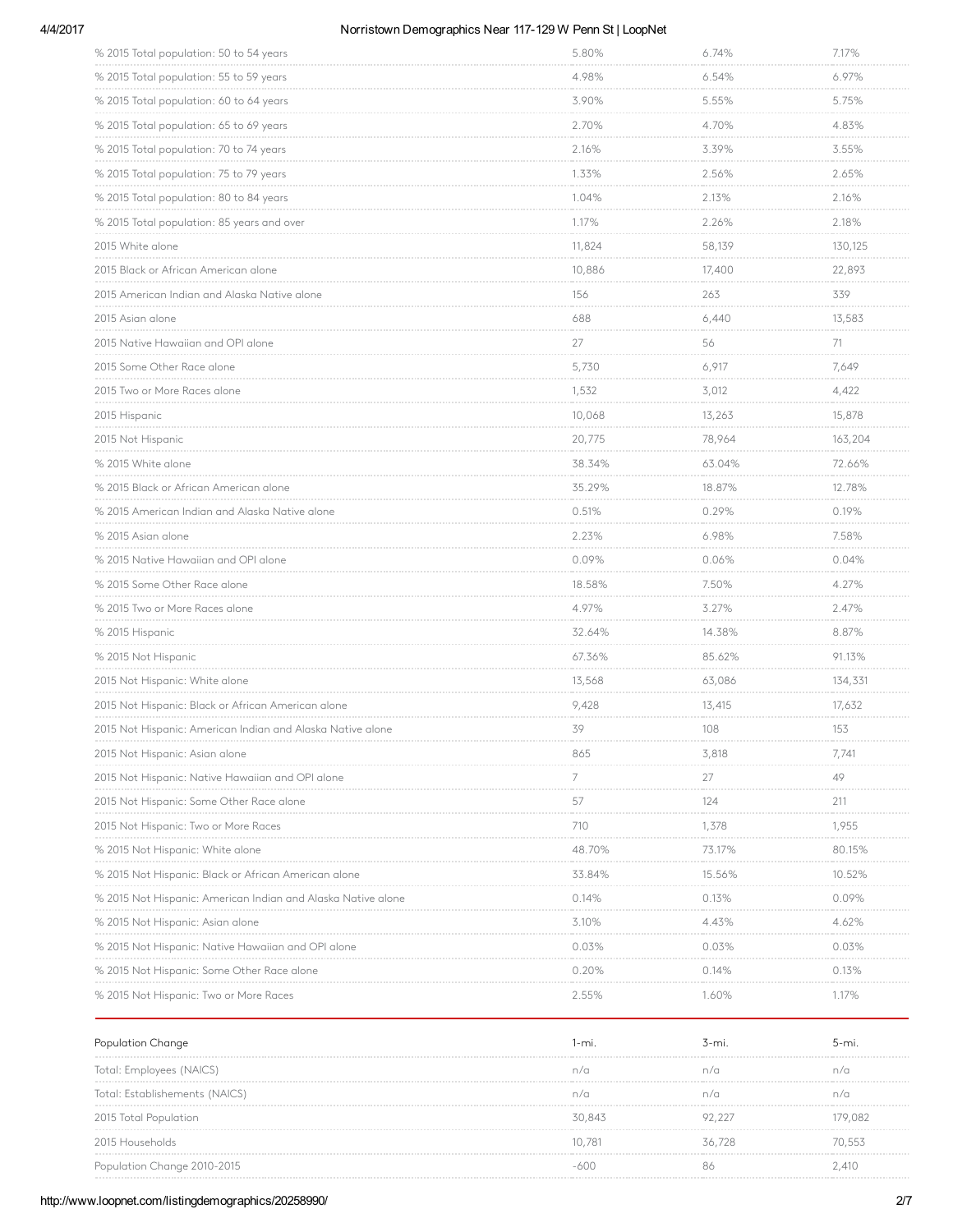### 4/4/2017 Morristown Demographics Near 117-129 W Penn St | LoopNet

| Household Change 2010-2015       |           |                  |       |
|----------------------------------|-----------|------------------|-------|
| % Population Change 2010-2015    | $-191%$   | ገ በዓ%            | 36%   |
| % Household Change 2010-2015     | $-213%$   | $-0.16\%$        | 34%   |
| Population Change 2000-2015      | 2.981     | 6 014            | 1,488 |
| Household Change 2000-2015       |           | .35C             | 4,543 |
| % Population Change 2000 to 2015 | $10,70\%$ | ORO <sub>6</sub> | 85%   |
| % Household Change 2000 to 2015  |           | 3 ጸን%            |       |

| Housinc                              |        |        |         |
|--------------------------------------|--------|--------|---------|
| 2015 Housing Units                   | 12.379 | 37.883 |         |
| 2015 Occupied Housing Units          | 10,925 | 35.379 |         |
| 2015 Owner Occupied Housing Units    | 4.87/  | 21.747 |         |
| 2015 Renter Occupied Housing Units   | 6 NAR  |        | 21 O.SC |
| 2015 Vacant Housings Units           | .454   | 2.505  | 3.723   |
| % 2015 Occupied Housing Units        | 88 25% |        |         |
| % 2015 Owner occupied housing units  | 44 64% | 61.47% |         |
| % 2015 Renter occupied housing units | 5536%  | 38.53% | 31.89%  |
| % 2000 Vacant housing units          |        |        |         |

| Income                                        | $1 - mi.$  | 3-mi.                      | 5-mi.                          |
|-----------------------------------------------|------------|----------------------------|--------------------------------|
| 2015 Household Income: Median                 | \$47,396   | \$61,951                   | \$73,937<br>.                  |
| 2015 Household Income: Average                | \$62,137   | \$82,233                   | \$102,649                      |
| 2015 Per Capita Income                        | \$22,060   | \$33,408                   | \$41,929                       |
| 2015 Household income: Less than \$10,000     | 852        | 1.817<br>and a company     | 2.626<br>.                     |
| 2015 Household income: \$10,000 to \$14,999   | 824        | 1,732                      | 2,533                          |
| 2015 Household income: \$15,000 to \$19,999   | 571<br>.   | 1.477<br><b>Contractor</b> | 2,286<br><b>Contractor</b>     |
| 2015 Household income: \$20,000 to \$24,999   | 643        | 1.778                      | 2,881                          |
| 2015 Household income: \$25,000 to \$29,999   | 457        | 1,472                      | 2,467                          |
| 2015 Household income: \$30,000 to \$34,999   | 666        | 1.723<br><b>Contractor</b> | 2,846<br><b>CONTRACTOR</b>     |
| 2015 Household income: \$35,000 to \$39,999   | 524        | 1,524                      | 2,621<br>.                     |
| 2015 Household income: \$40,000 to \$44,999   | 609        | 1,534                      | 2,501<br>.                     |
| 2015 Household income: \$45,000 to \$49,999   | 510        | 1.483                      | 2,437                          |
| 2015 Household income: \$50,000 to \$59,999   | 1,019      | 3,343                      | 5,486                          |
| 2015 Household income: \$60,000 to \$74,999   | 961        | 3,696                      | 7,095<br><b>Service Common</b> |
| 2015 Household income: \$75,000 to \$99,999   | 1.435      | 5,255                      | 9,754                          |
| 2015 Household income: \$100,000 to \$124,999 | 683        | 3,538                      | 7,446                          |
| 2015 Household income: \$125,000 to \$149,999 | 376<br>.   | 2,051<br>.                 | 4,336<br><b>Contractor</b>     |
| 2015 Household income: \$150,000 to \$199,999 | 434        | 2,546                      | 6,225                          |
| 2015 Household income: \$200,000 or more      | 217        | 1,759                      | 7,013                          |
| % 2015 Household income: Less than \$10,000   | 7.90%      | 4.95%                      | 3.72%<br>.                     |
| % 2015 Household income: \$10,000 to \$14,999 | 7.64%      | 4.72%                      | 3.59%                          |
| % 2015 Household income: \$15,000 to \$19,999 | 5.30%      | 4.02%                      | 3.24%<br>.                     |
| % 2015 Household income: \$20,000 to \$24,999 | 5.96%      | 4.84%                      | 4.08%                          |
| % 2015 Household income: \$25,000 to \$29,999 | 4.24%      | 4.01%                      | 3.50%                          |
| % 2015 Household income: \$30,000 to \$34,999 | 6.18%<br>. | 4.69%<br><b>CONTRACTOR</b> | 4.03%<br><b>CONTRACTOR</b>     |
| % 2015 Household income: \$35,000 to \$39,999 | 4.86%      | 4.15%                      | 3.71%                          |
| % 2015 Household income: \$40,000 to \$44,999 | 5.65%      | 4.18%                      | 3.54%                          |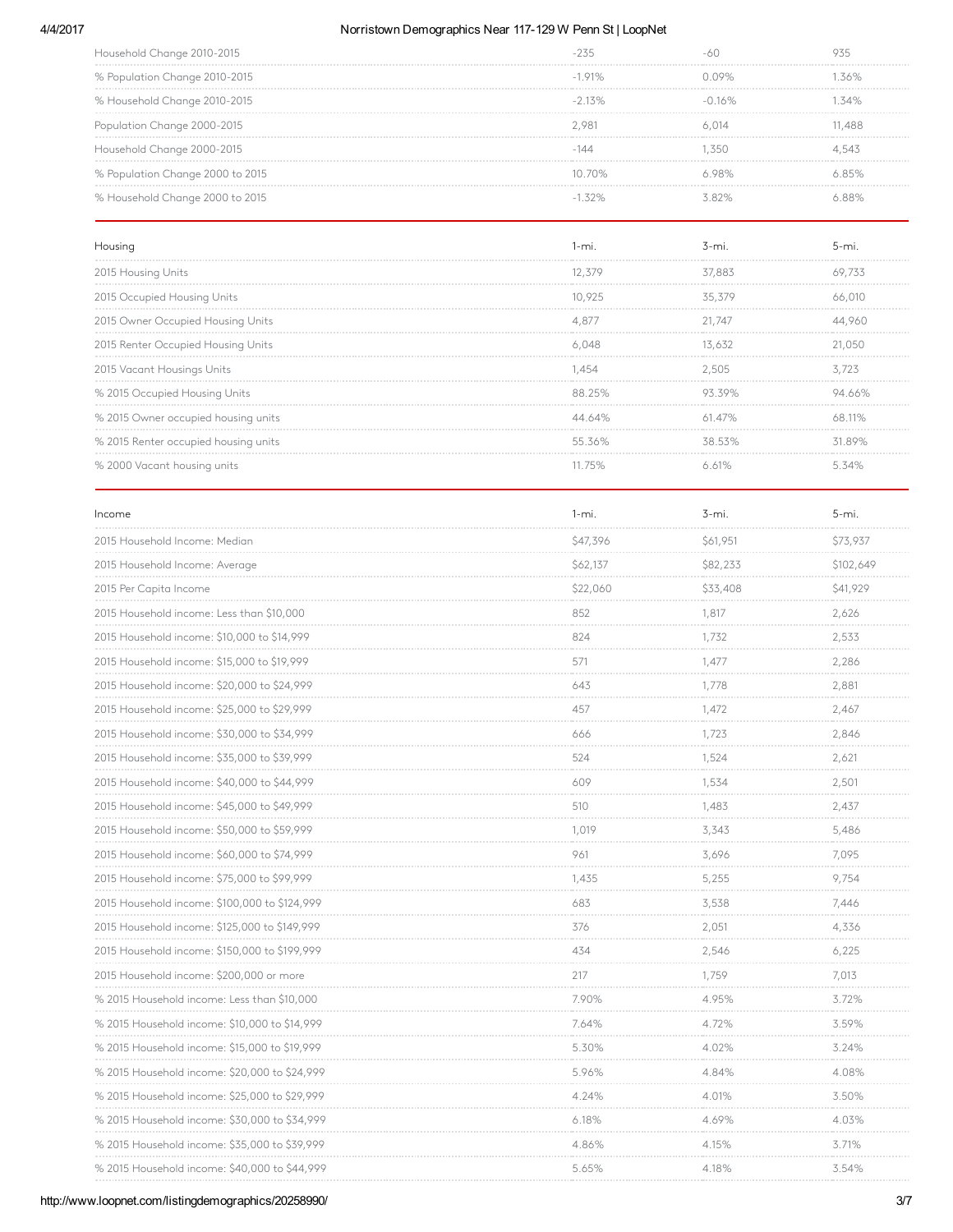### 4/4/2017 Morristown Demographics Near 117-129 W Penn St | LoopNet

| % 2015 Household income: \$45,000 to \$49,999   |          |           |       |
|-------------------------------------------------|----------|-----------|-------|
| % 2015 Household income: \$50,000 to \$59,999   | 945%     | ⊋ 1∩%.    | 78%   |
| % 2015 Household income: \$60,000 to \$74,999   | 891%     | 1በ በ6%    |       |
| % 2015 Household income: \$75,000 to \$99,999   | 13 31%   | $14.31\%$ | 383%  |
| % 2015 Household income: \$100,000 to \$124,999 | 634%     |           |       |
| % 2015 Household income: \$125,000 to \$149,999 | 3 10%.   | 58%       |       |
| % 2015 Household income: \$150,000 to \$199,999 | $4.03\%$ |           | 8 82% |
| % 2015 Household income: \$200,000 or more      |          |           |       |

| Retail Sales Volume                                             | $1 - mi.$    | 3-mi.         | 5-mi.                                 |
|-----------------------------------------------------------------|--------------|---------------|---------------------------------------|
| 2015 Childrens/Infants clothing stores                          | \$2,871,614  | \$10,000,167  | \$19,687,569                          |
| 2015 Jewelry stores                                             | \$1,009,068  | \$3,791,137   | \$7,897,158                           |
| 2015 Mens clothing stores                                       | \$3,326,947  | \$12,058,443  | \$24,218,106                          |
| 2015 Shoe stores                                                | \$3,368,743  | \$12,146,378  | \$24,326,568                          |
| 2015 Womens clothing stores                                     | \$5,575,857  | \$20,737,017  | \$41,946,233                          |
| 2015 Automobile dealers                                         | \$42,684,737 | \$162,686,322 | \$333,592,499                         |
| 2015 Automotive parts and accessories stores                    | \$8,399,334  | \$31,538,458  | \$63,707,208                          |
| 2015 Other motor vehicle dealers                                | \$1,173,995  | \$4,358,506   | \$8,660,784                           |
| 2015 Tire dealers                                               | \$3,754,954  | \$14,074,202  | \$28,409,967                          |
| 2015 Hardware stores                                            | \$167,451    | \$676,644     | \$1,409,382                           |
| 2015 Home centers                                               | \$1,665,829  | \$6,741,128   | \$14,176,492                          |
| 2015 Nursery and garden centers                                 | \$1,979,261  | \$8,201,039   | \$17,635,766                          |
| 2015 Outdoor power equipment stores                             | \$930,956    | \$3,647,759   | \$7,445,971                           |
| 2015 Paint andwallpaper stores                                  | \$197,404    | \$770,922     | \$1,562,332                           |
| 2015 Appliance, television, and other electronics stores        | \$5,678,528  | \$21,846,351  | \$44,922,459                          |
| 2015 Camera andphotographic supplies stores                     | \$435,123    | \$1,713,108   | \$3,588,454                           |
| 2015 Computer andsoftware stores                                | \$16,070,452 | \$58,674,840  | \$116,778,072<br>and a company of the |
| 2015 Beer, wine, and liquor stores                              | \$2,777,133  | \$10,315,912  | \$21,048,152                          |
| 2015 Convenience stores                                         | \$12,709,653 | \$45,228,475  | \$90,011,396                          |
| 2015 Restaurant Expenditures                                    | \$11,406,274 | \$42,791,800  | \$87,432,545                          |
| 2015 Supermarkets and other grocery (except convenience) stores | \$45,676,269 | \$164,993,953 | \$327,290,466                         |
| 2015 Furniture stores                                           | \$4,079,620  | \$15,434,271  | \$31,801,245                          |
| 2015 Home furnishings stores                                    | \$14,049,846 | \$53,509,756  | \$108,939,790                         |
| 2015 General merchandise stores                                 | \$73,522,181 | \$280,894,210 | \$576,801,776                         |
| 2015 Gasoline stations with convenience stores                  | \$39,182,058 | \$141,897,582 | \$281,911,582                         |
| 2015 Other gasoline stations                                    | \$27,994,891 | \$101,942,277 | \$202,232,856                         |
| 2015 Department stores (excl leased depts)                      | \$72,513,113 | \$277,103,073 | \$568,904,618                         |
| 2015 General merchandise stores                                 | \$73,522,181 | \$280,894,210 | \$576,801,776                         |
| 2015 Other health and personal care stores                      | \$2,879,012  | \$11,030,372  | \$22,632,265                          |
| 2015 Pharmacies and drug stores                                 | \$11,545,790 | \$43,560,555  | \$87,985,121                          |
| 2015 Pet and pet supplies stores                                | \$3,129,713  | \$11,781,103  | \$23,586,358                          |
| 2015 Book, periodical, and music stores                         | \$470,716    | \$1,856,562   | \$3,884,413                           |
| 2015 Hobby, toy, and game stores                                | \$1,372,727  | \$5,064,286   | \$10,120,542                          |
| 2015 Musical instrument and supplies stores                     | \$137,459    | \$536,345     | \$1,130,223                           |
| 2015 Sewing, needlework, and piece goods stores                 | \$250,250    | \$972,631     | \$1,950,335                           |
| 2015 Sporting goods stores                                      | \$1,304,934  | \$5,075,591   | \$10,561,090                          |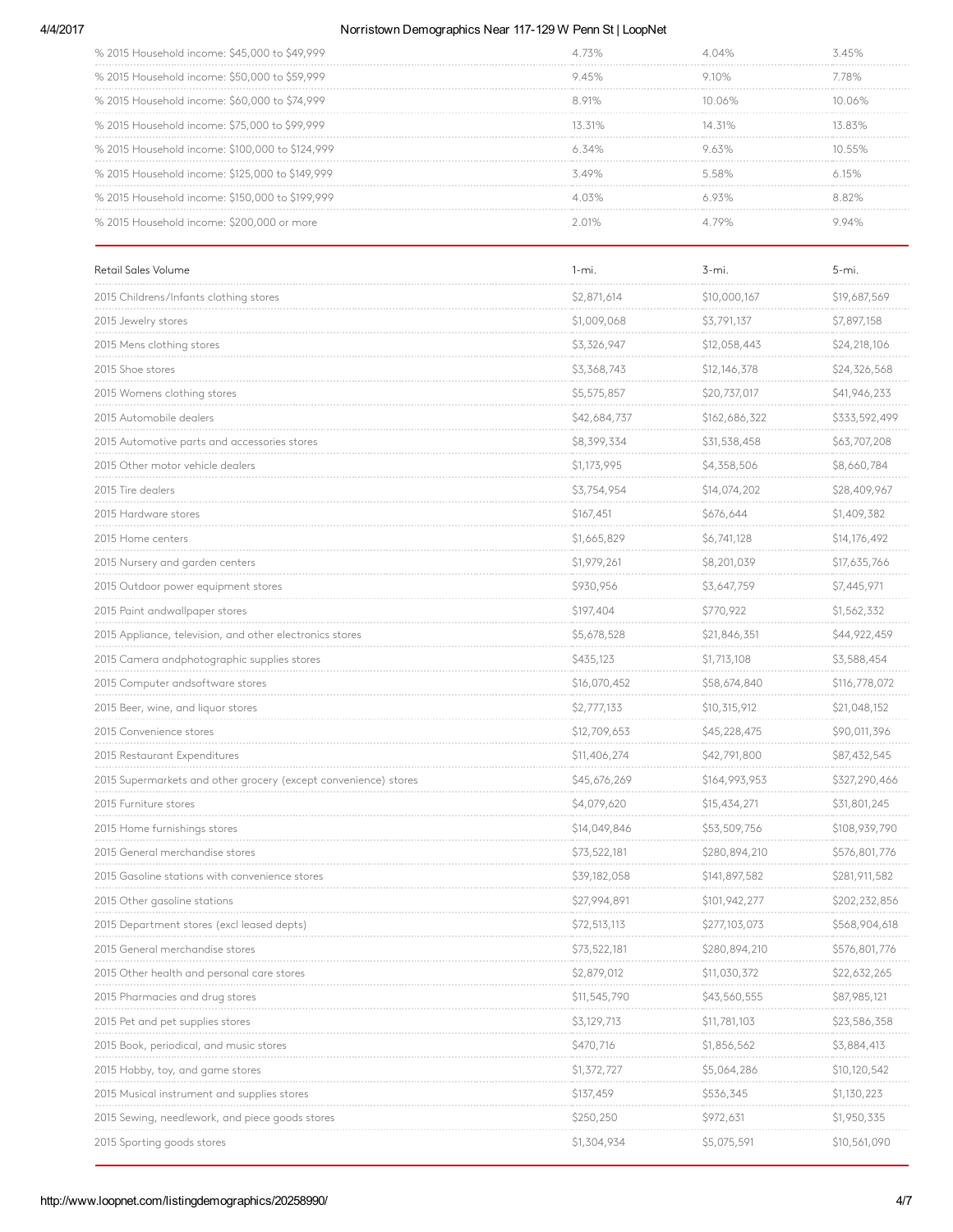# Upgrade to CoStar Suite

This page offers a quick snapshot of demographics information for reference only. If you require up-to-date verified data, we recommend using our robust and professional information products from CoStar.

CoStar provides comprehensive information solution for commercial real estate professionals. CoStar data is verified by the industry's largest tean researchers to give you the most accurate view possible.

For more information call 888-874-0840.

Find your next deal on the go. Get the app! Search [Properties](http://www.loopnet.com/listingdemographics/20258990/) For Sale [Properties](http://www.loopnet.com/listingdemographics/20258990/) For Lease Find a [Broker](http://www.loopnet.com/xNet/MainSite/User/Directory/Search/SearchCriteria.aspx?LinkCode=31843) Resources [Help](http://www.loopnet.com/xNet/MainSite/Marketing/About/Help.aspx?LinkCode=31853) [Contact](http://www.loopnet.com/xNet/MainSite/Marketing/Contact/?LinkCode=31854) Us Add [Listing](http://www.loopnet.com/xNet/MainSite/Listing/Manage/?LinkCode=31855) [Market](http://www.loopnet.com/markettrends/) Trends

Company [About](http://www.loopnet.com/About-Us/?LinkCode=31858) Us [LoopNet](http://blog.loopnet.com/?LinkCode=31861) Blog [Terms](http://www.loopnet.com/xNet/MainSite/Marketing/About/TermsAndConditions.aspx?LinkCode=31859) of Use [Privacy](http://www.loopnet.com/xNet/MainSite/Marketing/About/Privacy.aspx?LinkCode=31860) Policy

Products & Services

Product [Overview](http://www.loopnet.com/products/?LinkCode=31844) [Premium](http://www.loopnet.com/products/PremiumMembership/?LinkCode=31845) Lister [Premium](http://www.loopnet.com/xNet/MainSite/Marketing/Products/SearcherPro/?LinkCode=31846) Searcher



Connect with us



© 2017 CoStar Group, Inc.